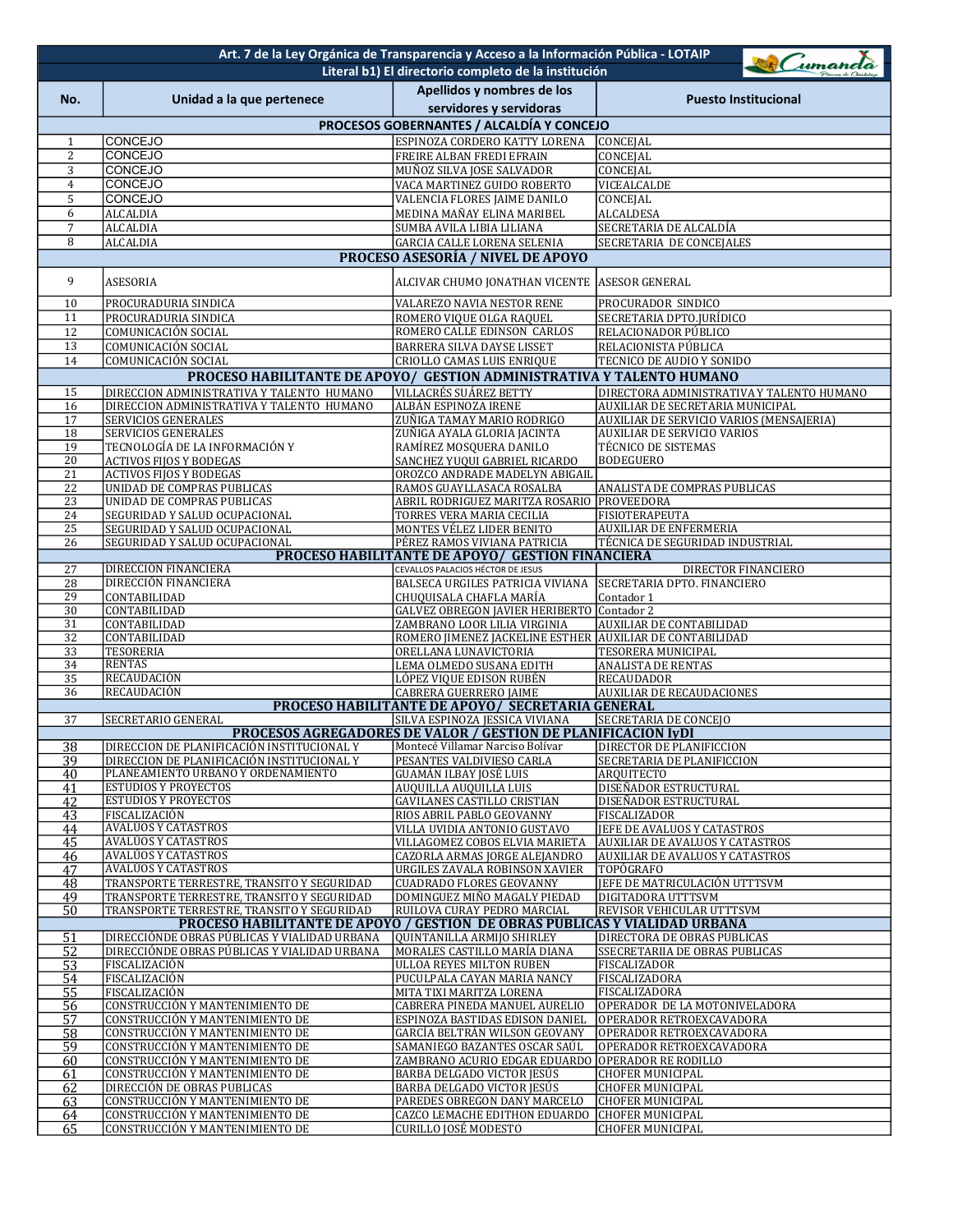| 66                                                                                                                                                                     | CONSTRUCCIÓN Y MANTENIMIENTO DE                                  | FLORES ALDAZ CRISTIAN EDUARDO                                 | <b>CHOFER MUNICIPAL</b>                            |  |  |
|------------------------------------------------------------------------------------------------------------------------------------------------------------------------|------------------------------------------------------------------|---------------------------------------------------------------|----------------------------------------------------|--|--|
| 67                                                                                                                                                                     | CONSTRUCCIÓN Y MANTENIMIENTO DE                                  | GALARZA PARRA ABDON SALOMÓN                                   | <b>CHOFER MUNICIPAL</b>                            |  |  |
| 68<br>69                                                                                                                                                               | ADMINISTRACIÓN GENERAL<br>ADMINISTRACIÓN GENERAL                 | GAVILANEZ MUÑOZ ANGEL JEREMIAS<br>PILCO MONTESDEOCA OCTAVIANO | <b>CHOFER MUNICIPAL</b><br><b>CHOFER MUNICIPAL</b> |  |  |
| 70                                                                                                                                                                     | CONSTRUCCIÓN Y MANTENIMIENTO DE                                  | TAPIA AREVALO HECTOR HUGO                                     | <b>CHOFER MUNICIPAL</b>                            |  |  |
| 71                                                                                                                                                                     | DIRECCIÓN DE OBRAS PUBLICAS                                      | VELASCO VINUEZA JOSÉ LUIS                                     | <b>CHOFER MUNICIPAL</b>                            |  |  |
| 72                                                                                                                                                                     | ADMINISTRACIÓN GENERAL                                           | <b>GONZÁLEZ CALLE JAVIER ENRIQUE</b>                          | MAESTRO DE OBRA                                    |  |  |
| 73                                                                                                                                                                     | CONSTRUCCIÓN Y MANTENIMIENTO DE                                  | <b>CURICAMA AUCANSELA LUIS</b>                                | <b>MAESTRO ALBAÑIL</b>                             |  |  |
| 74                                                                                                                                                                     | CONSTRUCCIÓN Y MANTENIMIENTO DE                                  | MAQUISACA MAQUISACA ROBINSON                                  | ALBAÑIL                                            |  |  |
| 75                                                                                                                                                                     | CONSTRUCCIÓN Y MANTENIMIENTO DE<br><b>INFRAESTRUCTURA FÍSICA</b> | QUITO CUENCA CLEVER JOSE                                      | ALBAÑIL                                            |  |  |
| 76                                                                                                                                                                     | CONSTRUCCIÓN Y MANTENIMIENTO DE<br><b>INFRAESTRUCTURA FÍSICA</b> | HURTADO CULCAY ELADIO GERARDO                                 | <b>JORNALERO</b>                                   |  |  |
| 77                                                                                                                                                                     | CONSTRUCCIÓN Y MANTENIMIENTO DE<br>INFRAESTRUCTURA FÍSICA        | UZHCA CHUCAY FARQUER NERCILLO                                 | <b>JORNALERO</b>                                   |  |  |
| 78                                                                                                                                                                     | BERRONES SILVA WILSON TANCREDO                                   | SUPERVISOR DE MAQUINARIA                                      | CONTROL DE MAQUINARIA                              |  |  |
| 79                                                                                                                                                                     | BELTRÁN VÁSQUEZ MANUEL ANTONIO                                   | MECÁNICO SOLDADOR                                             | <b>CONTROL DE MAQUINARIA</b>                       |  |  |
| 80                                                                                                                                                                     |                                                                  |                                                               |                                                    |  |  |
| REINO CAZORLA WELLINGTON STALYN<br><b>AUXILIAR DE MECANICA</b><br>CONTROL DE MAQUINARIA<br>HABILITANTE DE APOYO / GESTIÓN DE AMBIENTE, AREAS VERDES, CULTURA Y TURISMO |                                                                  |                                                               |                                                    |  |  |
|                                                                                                                                                                        |                                                                  |                                                               |                                                    |  |  |
| 81                                                                                                                                                                     | DIRECCION DE AMBIENTE, AREAS VERDES, CULTURA Y<br><b>TURISMO</b> | ALARCON GALEAS LUIS OCTAVIO                                   | TECNICO DE MEDIO AMBIENTE                          |  |  |
| 82                                                                                                                                                                     | DIRECCION DE AMBIENTE, AREAS VERDES, CULTURA Y<br><b>TURISMO</b> | ALULEMA TIXI SEGUNDO MANUEL                                   | <b>FUMIGADOR</b>                                   |  |  |
| 83                                                                                                                                                                     | DIRECCION DE AMBIENTE, AREAS VERDES, CULTURA Y<br><b>TURISMO</b> | BORJA AVENDAÑO ANGEL HUMBERTO JADINERO                        |                                                    |  |  |
| 84                                                                                                                                                                     | DIRECCION DE AMBIENTE, AREAS VERDES, CULTURA Y<br><b>TURISMO</b> | MAÑAY MAÑAY NAPO ESTUARDO                                     | <b>JADINERO</b>                                    |  |  |
| 85                                                                                                                                                                     | DIRECCION DE AMBIENTE, AREAS VERDES, CULTURA Y<br>TURISMO        | PICHISACA GUAMAN SILVIO ROBERTO   JADINERO                    |                                                    |  |  |
| 86                                                                                                                                                                     | DIRECCION DE AMBIENTE, AREAS VERDES, CULTURA Y<br>TURISMO        | SALAZAR MERINO GUIDO CLEMENTE                                 | <b>JADINERO</b>                                    |  |  |
| 87                                                                                                                                                                     | <b>ACCION SOCIAL</b>                                             | CEPEDA CURICAMA DORIS MERCEDES                                | SECRETARIA DE DESARROLLO SOCIAL                    |  |  |
| 88                                                                                                                                                                     | <b>CULTURA PATRIMONIO Y TURISMO</b>                              | ESPINOZA FREIRE LEONOR ODERAI                                 | <b>BIBLIOTECARIA</b>                               |  |  |
| 89                                                                                                                                                                     | TURISMO                                                          | OÑATE BASTIDAS JOSÉ GABRIEL                                   | TECNICO DE TURISMO                                 |  |  |
| 90                                                                                                                                                                     | COMISARIA MUNICIPAL                                              | VICUÑA URGILES RUBÉN DARIO                                    | <b>SUPERVISOR DE GUADIAS</b>                       |  |  |
| 91                                                                                                                                                                     | COMISARIA MUNICIPAL                                              | TAMAY ORDOÑEZ LUIS ANTONIO                                    | POLICÍA MUNICIPAL                                  |  |  |
| 92                                                                                                                                                                     | COMISARIA MUNICIPAL                                              | QUINCHE MURUSUMBAY JUAN JOSE                                  | POLICÍA MUNICIPAL                                  |  |  |
| 93                                                                                                                                                                     | COMISARIA MUNICIPAL                                              | YANEZ MEJIA RICHAR DANILO                                     | POLICÍA MUNICIPAL                                  |  |  |
| 94                                                                                                                                                                     | COMISARIA MUNICIPAL                                              | <b>CAZCO SOLIS BRANDON JOHAN</b>                              | POLICÍA MUNICIPAL                                  |  |  |
| 95                                                                                                                                                                     | COMISARIA MUNICIPAL                                              | OROZCO BASTIDAS LEONEL<br><b>WILINTON</b>                     | POLICÍA MUNICIPAL                                  |  |  |
| 96                                                                                                                                                                     | COMISARIA MUNICIPAL                                              | CUADRADO ESPINOZA EDUARDO<br><b>FLAVIO</b>                    | POLICÍA MUNICIPAL                                  |  |  |
| 97                                                                                                                                                                     | COMISARIA MUNICIPAL                                              | ESPINOZA ESPINOZA WASHINGTON<br>WILFRIDO                      | Guardia                                            |  |  |
| 98                                                                                                                                                                     | COMISARIA MUNICIPAL                                              | <b>GAVILANES CONSTANTE CARLOS</b><br>FERNANDO                 | POLICÍA MUNICIPAL                                  |  |  |
| 99                                                                                                                                                                     | COMISARIA MUNICIPAL                                              | ORDOÑEZ RUIZ JOSÉ FERNANDO                                    | POLICÍA MUNICIPAL                                  |  |  |
| 100                                                                                                                                                                    | COMISARIA MUNICIPAL                                              | HARO SANTILLÁN JUAN ALCIDES                                   | POLICÍA MUNICIPAL                                  |  |  |
| 101                                                                                                                                                                    | COMISARIA MUNICIPAL                                              | NAVAS SANTANDER WILMAN RENÉ                                   | POLICÍA MUNICIPAL                                  |  |  |
| 102                                                                                                                                                                    | COMISARIA MUNICIPAL                                              | PALACIOS MORA MANUEL OSWALDO                                  | POLICÍA MUNICIPAL                                  |  |  |
| 103                                                                                                                                                                    | COMISARIA MUNICIPAL                                              | RUIZ VERGARA HUGO ALEJANDRO                                   | POLICÍA MUNICIPAL                                  |  |  |
| 104                                                                                                                                                                    | COMISARIA MUNICIPAL                                              | SORNOZA MACÍAS MANUEL DE LA<br>CRUZ                           | POLICÍA MUNICIPAL                                  |  |  |
| 105                                                                                                                                                                    | COMISARIA MUNICIPAL                                              | VERDEZOTO CRESPO WIDMAN<br><b>ALFREDO</b>                     | POLICÍA MUNICIPAL                                  |  |  |
| 106                                                                                                                                                                    | MIEMBROS DE LA JUNTA DE PROTECCION DE<br><b>DERECHOS</b>         | MOYA CISNEROS IRLANDA DE PILAR                                | MIEMBRO JCPDNA                                     |  |  |
| 107                                                                                                                                                                    | MIEMBROS DE LA JUNTA DE PROTECCION DE<br><b>DERECHOS</b>         | VALLEJO SALAN ELVIA FABIOLA                                   | MIEMBRO JCPDNA                                     |  |  |
| 108                                                                                                                                                                    | MIEMBROS DE LA JUNTA DE PROTECCION DE<br><b>DERECHOS</b>         | VEGA AVEROS JORGE GEOVANNY                                    | MIEMBRO JCPDNA                                     |  |  |
| 109                                                                                                                                                                    | REGISTRO DE LA PROPIEDAD                                         | ALMEIDA INCA EDGAR BAYRON                                     | REGISTRADOR DE LA PROPIEDAD E                      |  |  |
| 110                                                                                                                                                                    | REGISTRO DE LA PROPIEDAD                                         | SANTILLAN HARO NARCISA ROSA                                   | INCRIPTORA . CERTIFICADORA DEL R.P                 |  |  |
| 111                                                                                                                                                                    | REGISTRO DE LA PROPIEDAD                                         | LÓPEZ ORELLANA GLADYS MARINA                                  | CERTIFICADORA DEL R.P.                             |  |  |
| 112                                                                                                                                                                    | REGISTRO DE LA PROPIEDAD                                         | ROMERO JIMENEZ ELIZABETH ZULY                                 | SECRETARIA DEL REGISTRO P.                         |  |  |
| REGISTRO DE LA PROPIEDAD<br>VICUÑA SAUCE JESSICA MARILU<br>SUPERVISORA DE SINE<br>113                                                                                  |                                                                  |                                                               |                                                    |  |  |
|                                                                                                                                                                        |                                                                  | PROCESOS DESCONCENTRADOS                                      |                                                    |  |  |
| 114                                                                                                                                                                    | EPMAPSA-C                                                        | JOSE BLADIMIR VILLALBA REA                                    | GERENTE DE LA EPMAPSA-C                            |  |  |
| 115                                                                                                                                                                    | EMMAI-BCP.EP                                                     | <b>JHON JONNATHAN GUADALUPE</b>                               | GERENTE DE LAEMMAI-BCP.EP                          |  |  |
|                                                                                                                                                                        |                                                                  | MERINO                                                        |                                                    |  |  |
| FECHA ACTUALIZACIÓN DE LA INFORMACIÓN:<br>31/5/2019                                                                                                                    |                                                                  |                                                               |                                                    |  |  |